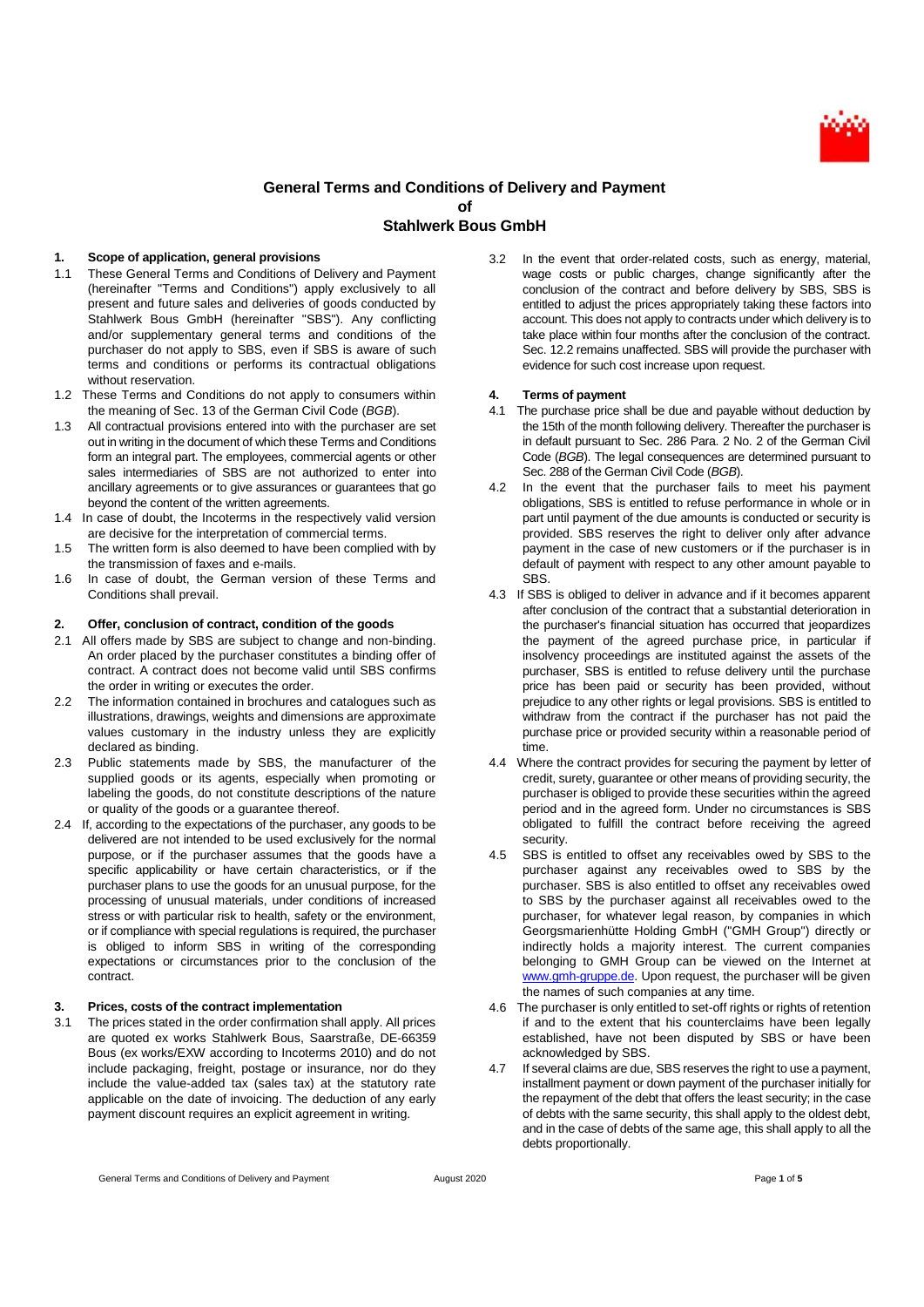

- 4.8 Any discount agreed upon always relates only to the invoiced value excluding freight and other ancillary costs (packaging, insurance, etc.). The deduction is conditional upon the full settlement of all amounts due to SBS from the purchaser at the time of the discount. Discount periods commence with the date of the invoice.
- 4.9 The purchaser is not entitled to assign rights or claims arising from this contract to third parties without the prior consent of SBS. 4.10
- If the purchaser defaults on a payment, all other outstanding payments will become due for immediate payment.
- 4.11 In the case of deliveries made and services performed to purchasers in countries outside Germany, it is explicitly agreed that in the event of any default in payment by the purchaser, all prosecution costs incurred by SBS, both judicial and extrajudicial, are to be borne by the purchaser.
- 4.12 SBS is entitled to assign all payment claims against the purchaser to third parties, irrespective of whether as collateral for liabilities of SBS or for refinancing or any other purposes.

# **5. Delivery, delay in delivery, passing of risk**

- 5.1 All deliveries shall be made ex works Stahlwerk Bous, Saarstraße, DE-66359 Bous (ex works/EXW according to Incoterms 2010).
- 5.2 Time specifications, in particular delivery times specified by SBS, shall only be binding if expressly agreed as binding by SBS. The provision of goods ex works is decisive for compliance with the delivery periods or delivery deadlines. SBS is in no way obliged to adhere to confirmed delivery times if information, final product requirements or cooperation on the part of the purchaser, in particular the provision of agreed payment security, the provision of domestic or foreign certificates or the provision of import licenses required for the dispatch or delivery of the goods, are not received within the agreed periods or in due time before delivery. SBS always reserves the right to raise the defence of non-performance of the contract.
- 5.3 Delivery times shall be extended appropriately in cases where delivery is hindered for reasons for which SBS is not responsible, in particular in the event of disruptions in energy supply or traffic, the imposition of an embargo, industrial action or official administrative measures. In the event of late or disrupted deliveries to SBS by its supplier, this shall apply if SBS has concluded a congruent covering transaction, neither SBS nor its supplier is at fault, or SBS has not assumed an obligation for procurement in the individual case. If the performance cannot be provided even within the extended delivery period, SBS is entitled to withdraw from the contract in whole or in part; any payment already paid by the purchaser will be reimbursed without undue delay. SBS will inform the purchaser without undue delay of any such obstacles to delivery.
- 5.4 Should SBS exceed binding delivery periods, the purchaser may subject to Sec. 286 Para. 2 of the German Civil Code (*BGB*) – assert his statutory rights only after the unsuccessful expiry of a reasonable grace period, which as a rule must be at least four weeks. The customer is only entitled to the enforcement of any rights and claims due to delay if SBS is responsible for the delay.
- 5.5 Goods notified as ready for dispatch are to be accepted without undue delay. Otherwise, SBS is entitled to dispatch them at its own discretion or to place them in storage at the usual forwarding costs and at the risk of the purchaser. SBS is also entitled to the latter if the dispatch undertaken by SBS cannot be carried out without any fault attributable to SBS.
- 5.6 If the purchaser defaults on acceptance of the delivery in accordance with the contract or culpably violates other duties to cooperate, SBS is entitled to demand compensation for the damage incurred by SBS, including any additional expenses (e.g. storage costs). In this case, the risk of accidental loss or deterioration of the goods passes to the purchaser at the time at

which the purchaser defaults on acceptance. Any further rights and claims of SBS remain unaffected.

- 5.7 Should the purchaser fail to accept delivery despite the expiry of a reasonable period of grace, SBS is entitled to sell the delivered goods elsewhere and to invoice the purchaser for 20% of the purchase price as minimum compensatory damages. The purchaser is entitled to prove that the damages were lower.
- 5.8 SBS is entitled to make partial deliveries unless the partial fulfillment of the contract is unreasonable for the purchaser. Partial deliveries can be invoiced separately.
- 5.9 SBS is entitled to subcontract production of the goods to be delivered to third-party companies.
- 5.10 The risk passes to the purchaser when the goods are handed over to the railway, the forwarding agent or the carrier, but at the latest when they leave the factory or warehouse, even if SBS has assumed responsibility for delivery.
- 5.11 A free right of cancellation for the purchaser (in particular pursuant to Secs. 650 and 648 of the German Civil Code (*BGB*)) is excluded.
- 5.12 Insofar as the parties have agreed on acceptance/material testing, this is carried out before the goods are made available by SBS at the supplier plant. The personnel and material costs pertaining to the acceptance procedure are to be borne by the purchaser. If there is no acceptance procedure agreed between the parties, acceptance procedures will be carried out according to procedures and conditions customary at SBS. The same applies for initial sample testing.

### **6. Dimensions, weight, quantities**

- 6.1 Deviations in dimensions, weight and quantities are permissible within the scope of customary tolerances and the relevant DIN regulations. Specifications of dimensions and weights in offers and order confirmations from SBS constitute neither quality guarantees nor quality agreements in the legal sense.
- 6.2 The weights are determined on the calibrated scales of SBS and are decisive for invoicing. The verification of weight is furnished through the presentation of the weight log. If individual weighing is not customary, the total weight of the delivery is decisive in each case. Any difference between the complete weight and the calculated weight of the single pieces will be proportionally allocated to these individual weights.

### **7. Packaging, packaging costs, dispatch**

- 7.1 SBS will deliver the goods packed and protected against corrosion to the extent customary in the trade. SBS reserves the right to choose the packaging. The costs for packaging, dispatch, payment transactions, customs duties, export, import or transit, etc. will be invoiced separately to the purchaser.
- 7.2 In the event that any damage has occurred in transit, the purchaser must arrange for an ascertainment of the facts related to the incident by the respectively competent authorities without delay. Goods are only insured against transport damages at the specific written request of the purchaser. The costs of this insurance will be invoiced separately to the purchaser.
- 7.3 Unless otherwise agreed in writing, the purchaser shall be responsible for loading and unloading. If SBS has provided any wagons or loading units to the purchaser, the purchaser is obliged to return these to SBS complete, fully emptied, and properly cleaned according to the applicable regulations.
- 7.4 In the absence of specific instructions, SBS will choose the means of transport and the transport route at its discretion.

### **8. Retention of title**

8.1 SBS retains title to the delivered goods (goods subject to retention of title, hereinafter "retained goods") until all – present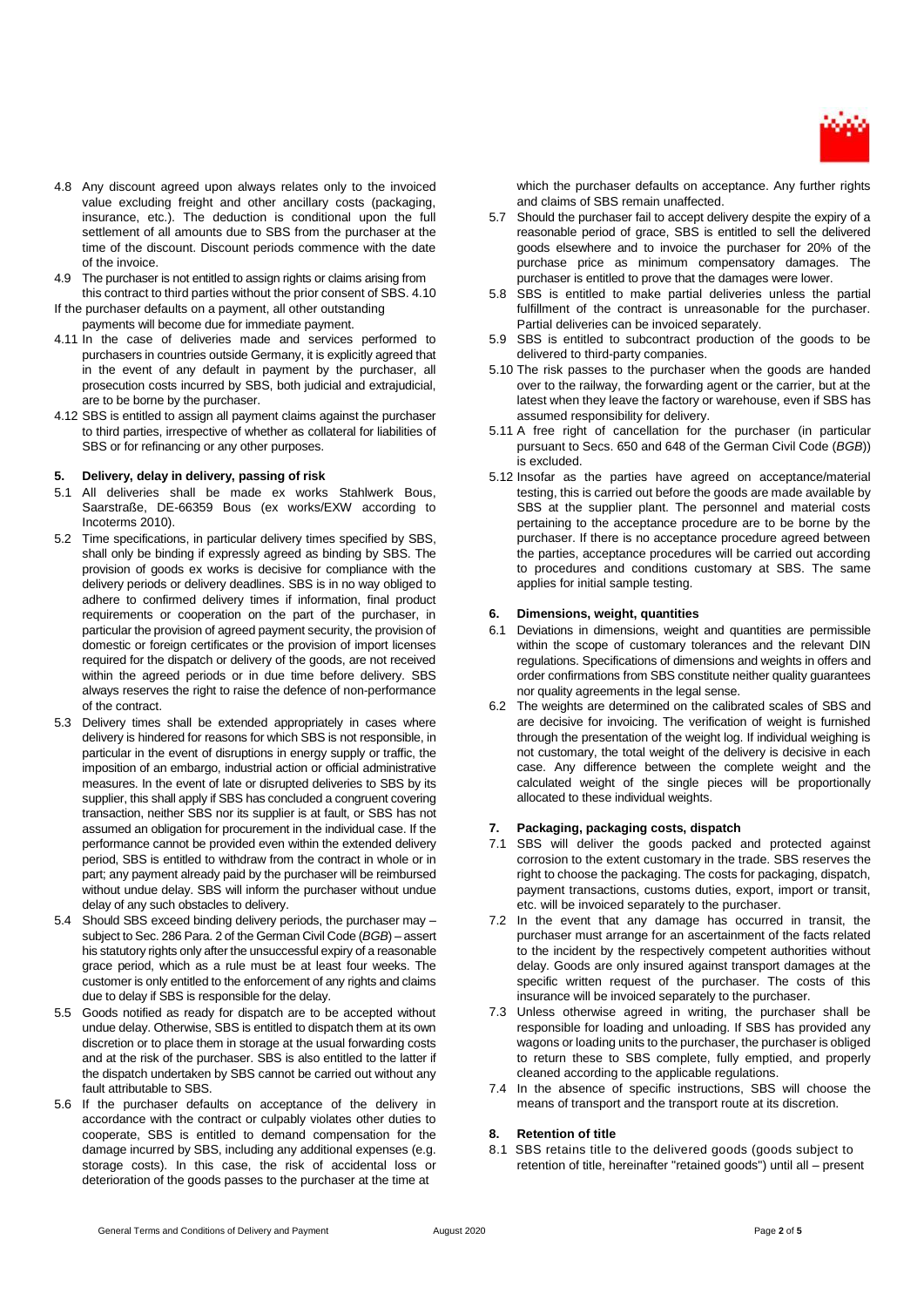

and future – claims arising from the business relationship with the purchaser, in particular the respective balance claims, have been settled.

- 8.2 Any machining and processing takes place at all times on behalf of SBS as the manufacturer, but without any obligation for SBS. If SBS loses title to the delivered goods as a result of machining and processing, SBS acquires co-ownership of the new product proportionate to the value of the delivered goods in relation to the value of the other components of the new product at the time of processing. Where the title entirely passes to the purchaser due to combination or commingling, the purchaser transfers partial title (coownership) to SBS proportionate to the value of the delivered goods in relation to the value of the other components of the new product at the time of the combination or commingling. The purchaser shall diligently store the goods to which SBS has acquired partial title on behalf of SBS. If the goods are situated with a third party, the purchaser hereby assigns all claims for possession against such third party to SBS. SBS hereby accepts such assignment. The coownership acquired by SBS under these provisions shall pass to the purchaser under the same conditions as the ownership of the goods delivered by SBS.
- 8.3 The purchaser is entitled to sell the retained goods in the ordinary course of business. The purchaser hereby assigns to SBS all present and future claims in the amount corresponding to the invoice value (including value-added tax/sales tax) arising from the resale of the respective retained goods. SBS hereby accepts such assignment. The purchaser remains entitled to collect these claims even after the assignment. SBS's authority to collect the claims itself remains unaffected by this. SBS is obliged not to collect the claims as long as the purchaser meets his payment obligations arising out of the proceeds received, is not in default of payment and, in particular, has not filed an application for the opening of insolvency proceedings or suspended payments.
- 8.4 As security for the receivables owed to SBS, the purchaser shall also assign to SBS any such claims that arise against third parties due to the combination of retained goods with real estate.
- 8.5 If the purchaser sells the retained goods together with other goods not supplied by SBS, the assignment of the claim from the resale shall only apply to the amount of the invoice value of the respective retained goods that have been sold. In the event of the sale of retained goods in which SBS has co-ownership pursuant to Sec. 8.2, the assignment of the claim shall apply to the amount of such co-ownership.
- 8.6 The purchaser is not entitled to use the retained goods for any other purposes. In particular he is not entitled to transfer ownership by way of security or pledging. The claims assigned to SBS may only be pledged or assigned to third parties as security with the prior consent of SBS.
- 8.7 The purchaser must notify SBS without undue delay in writing of any attempts of impairment or attachment of the retained goods by third parties. The costs necessary to protect SBS's rights are to be borne by the purchaser to the extent that these cannot be reclaimed from the third party.
- 8.8 If the purchaser breaches a material contractual obligation, in particular if he is in default of payment, SBS is entitled, after effective withdrawal from the contract, to take back the retained goods at the purchaser's expense or to demand the assignment of any rights of possession of the purchaser vis-à-vis third parties. Furthermore, SBS is entitled to revoke the purchaser's right to resell and revoke any direct debit authorization, to collect accounts receivable and to use, process, ship or sell the retained goods. SBS may offset the proceeds of the sale against the outstanding amounts. The purchaser is liable for any loss to the extent that the proceeds of the sale are lower than the purchase price outstanding.
- 8.9 To the extent that the value of the existing securities provided exceeds the secured claims of SBS by more than 20% in total, SBS is upon purchaser's request obliged to release securities at its discretion.
- 8.10 Insofar as SBS is entitled to take back retained goods, the purchaser is obliged to offer SBS and its representatives the irrevocable right to enter its premises during normal business hours and must tolerate the removal of the retained goods.

# **9. Warranty**

- 9.1 The purchaser must inspect the goods without undue delay after delivery and notify SBS in writing of any defects without undue delay. If the purchaser fails to notify SBS, the goods shall be deemed to have been accepted unless the defect was not recognizable at the time of inspection. If such a defect becomes apparent at a later point in time, the notification must be made immediately after discovery, otherwise the goods shall be deemed to have been approved even with regard to this defect.
- 9.2 If the parties have agreed on an acceptance/material test, the notification of defects that were recognizable during this acceptance/material test shall be excluded after the acceptance/material test has been carried out.
- 9.3 If the goods delivered are defective, SBS shall, at SBS's discretion, either remedy the defect or deliver goods free of defects (subsequent performance). If the subsequent performance fails or if it is unreasonable for the purchaser, the purchaser may, subject to statutory legal provisions, reduce the purchase price, withdraw from the contract or claim damages in accordance with the provisions in Sec. 10 (Liability).
- 9.4 The conformity of goods to the specifications shall be determined at the passing of risk.
- 9.5 The purchaser shall have responsibility and liability for proper construction in compliance with any safety instructions, selection of material and test methods required, accuracy and completeness of the technical delivery requirements, technical documents and drawings made available to SBS by the purchaser as well as the suitability of the construction equipment provided by the purchaser.
- 9.6 Any special statutory provisions for the final delivery of the unprocessed goods to a consumer remain unaffected in all cases, even if the consumer has further processed them (supplier's recourse pursuant to Sec. 478 of the German Civil Code (*BGB*)). Claims arising from supplier's recourse are excluded if the defective goods have been further processed by the purchaser or another entrepreneur, e.g. by installation in another product.
- 9.7 The purchaser is obliged to give SBS sufficient time and opportunity to remedy the defect. At SBS's request, the purchaser must make the rejected goods or samples thereof available for inspection. In the event of a replacement delivery, the purchaser must return the defective item to SBS in accordance with the statutory legal provisions. The subsequent performance includes neither the removal of the defective item nor its reinstallation if SBS was not originally obliged to install it.
- 9.8 Due to the special situation in the steel industry and the steel processing industry, in particular the disproportionate liability risk associated with the installation of the steel in a large number of products, the purchaser's claim for reimbursement of the costs for the removal of defective goods and the installation of repaired or defect-free goods within the meaning of Sec. 439 Para. 3 of the German Civil Code (*BGB*) and his assertion of recourse claims against SBS within the meaning of Sec. 445a of the German Civil Code (*BGB*) are limited to EUR 1,000,000.00. Sec. 478 Para. 2 and Para. 3 of the German Civil Code (*BGB*) remain unaffected.
- 9.9 The limitation period for all warranty claims, including all recourse claims mentioned in Sec. 445a of the German Civil Code (*BGB*), is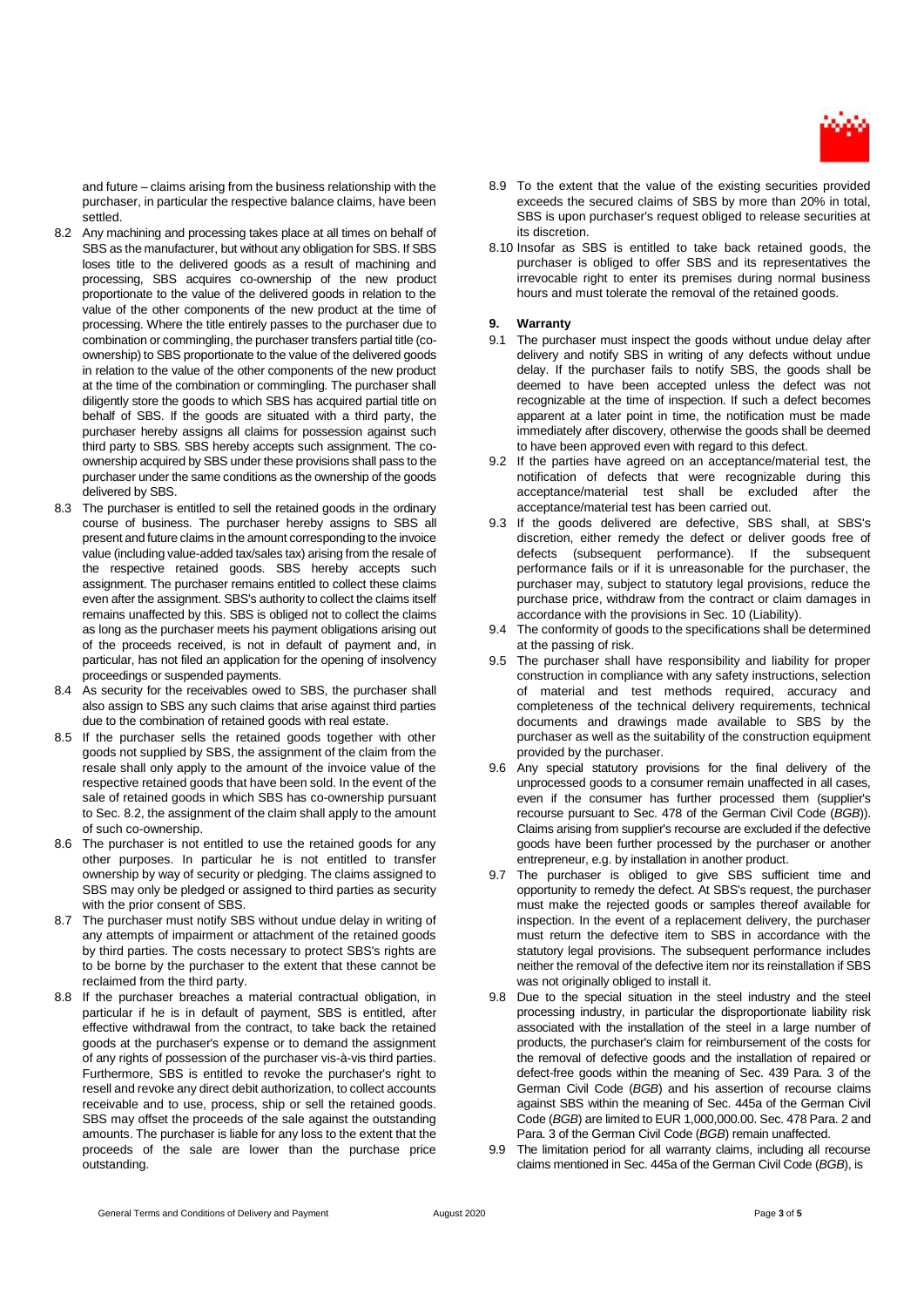

24 months and begins with the delivery of the goods. This does not apply insofar as the law in Sec. 438 Para 1 Clause 2 (buildings and objects commonly used in buildings) and Sec. 478 Para. 2 and Para. 3 of the German Civil Code (*BGB*) prescribes longer periods. The statutory limitation rules also apply in the case of intentional and grossly negligent breaches of duty or in the case of damage resulting from injury to life, body or health. Sec. 445b Para. 2 Clause 1 of the German Civil Code (*BGB*) (suspension of the statute of limitations) does not apply except in the cases of Sec. 478 Para. 2 and Para. 3 of the German Civil Code (*BGB*).

- 9.10 In the case of goods which have been sold as declassified material – e.g. so-called II a material – the purchaser is not be entitled to any claims for defects with regard to the stated defects and those that he would normally have to expect.
- 9.11 Claims of the purchaser for expenses incurred for the purpose of subsequent performance resulting from the fact that the goods are moved to another location after delivery are excluded to the extent that they increase the expenses, unless such movement corresponds to the intended use.
- 9.12 SBS is to be reimbursed by the purchaser for any costs incurred by SBS as a result of the purchaser's unjustified demand to remedy defects (in particular inspection and transport costs), unless the lack of defectiveness could not be recognized by the purchaser.
- 9.13 The purchaser's statutory rights of recourse against SBS exist only to the extent that the purchaser has not entered into any agreements with his customer that go beyond the statutory claims for defects.
- 9.14 Any further claims of the purchaser are excluded subject to Sec. 10 (Liability).

### **10. Liability**

- 10.1 Subject to any requirements under applicable statutory law and subject to the provisions hereunder, SBS shall be liable (i) for all personal injury, damage to property and financial losses caused culpably and (ii) even without fault, insofar as liability is mandatory under the law, such as under the German Product Liability Act (*ProdHaftG*).
- 10.2 If and to the extent SBS is responsible for any damage suffered by the purchaser in accordance with the above Sec. 10.1, the following shall apply:
	- (i) SBS's liability is limited to an amount of  $\epsilon$  1,000,000.00.
	- (ii) This also applies to any liability of SBS for indirect damages and consequential damages, in particular for loss of profit, loss of production, recourse claims of the customer and/or business interruptions.
- 10.3 The limitations of liability pursuant to Sec. 10.2 do not apply:
	- (i) in case of intent and gross negligence;
	- (ii) in the case of damage resulting from injury to life, body or health;
	- (iii) in the event of mandatory statutory provisions such as the German Product Liability Act (*ProdHaftG*) and
	- (iv) in the absence of a guaranteed quality, if and to the extent the guarantee is intended to protect the purchaser against damage that has not occurred to the delivered goods themselves.
- 10.4 Insofar as the liability of SBS is excluded or limited, this shall also apply to the personal liability of the employees, legal representatives and vicarious agents (*Erfüllungsgehilfen*) of SBS.

#### **11. Force majeure**

11.1 Notwithstanding the provisions of Sec. 10 (Liability), SBS is not responsible or liable for any disturbance or delay in the performance of any part of this agreement due to events of force

majeure, including without limitation strikes, industrial disputes and/or official measures. In such a case, SBS is entitled to postpone the delivery for the duration of the hindrance and a reasonable start-up period and, should these events last for more than 30 days, to withdraw from the contract in whole or in part because of the part not yet performed.

11.2 Unforeseen circumstances, e.g. operational disruptions and the rework of parts, for which SBS is not responsible and which make it impossible for SBS to deliver on time despite reasonable efforts, shall be deemed equivalent to force majeure; SBS shall furnish proof of this.

#### **12. Long-term and call-off contracts, series production**

- 12.1 Unless otherwise agreed in writing, unlimited contracts may be terminated by SBS with 6 months' notice to the end of the month.
- 12.2 If, in the case of long-term contracts (contracts with a term of more than 12 months and contracts for an indefinite period), there is a substantial change in wage, material or energy costs after expiry of the first four weeks of the contract, SBS shall be entitled to demand an appropriate adjustment of the price taking these factors into account.
- 12.3 Delivery contracts on call (call-off contracts) and their duration require written agreement. Unless otherwise agreed, the duration of call-off contracts shall be limited to 12 months after conclusion of the contract.
- 12.4 In the case of call-off contracts, SBS must be notified of binding quantities by call-off at least 3 months before the delivery date, unless otherwise agreed. Additional costs caused by a delayed call-off or subsequent changes to the call-off with regard to time or quantity by the purchaser are to be borne by the purchaser; SBS's calculation shall be decisive here.
- 12.5 At the end of the agreed end date of the call-off contract, the purchaser is obliged to accept any goods still available on call in one piece; apart from that the agreed remuneration for the goods not called-off shall also become due for payment. If the goods are not accepted, SBS will request the purchaser, setting a deadline of two weeks, to accept the goods and pay the agreed remuneration. If acceptance and payment are not made in due time, SBS is entitled, but not obliged, to dispose of the remaining goods and to claim damages, taking into account the proceeds obtained up to then in this respect. In addition to that SBS is entitled to demand compensation for any other damage incurred by SBS, including any additional expenses (e.g. storage costs).
- 12.6 If the individual call-offs exceed the agreed contractual quantity in total, SBS is entitled, but not obliged, to deliver the additional quantity. The excess quantity will be invoiced on the basis of the price list valid at the time of the call-off.
- 12.7 In case of series production positive or negative volume tolerances up to 10 % based on the order quantity shall be permitted, given the specific characteristics of the steel production, and the total price shall be adapted accordingly in such case.

### **13. Value-added tax, VAT identification number, export certificate, confirmation of arrival**

- 13.1 In the case of deliveries to other EU member states, the purchaser must inform SBS before the delivery about the VAT identification number under which he carries out purchase taxation within the EU. As long as such notification has not been made, SBS is not obliged to make the delivery, or the purchaser must pay the statutory VAT amount owed by SBS for the deliveries from SBS in addition to the agreed price.
- 13.2 If the purchaser or his representative collects the goods and transports, transfers or dispatches them to countries that are not EU member states, the purchaser must present SBS with the